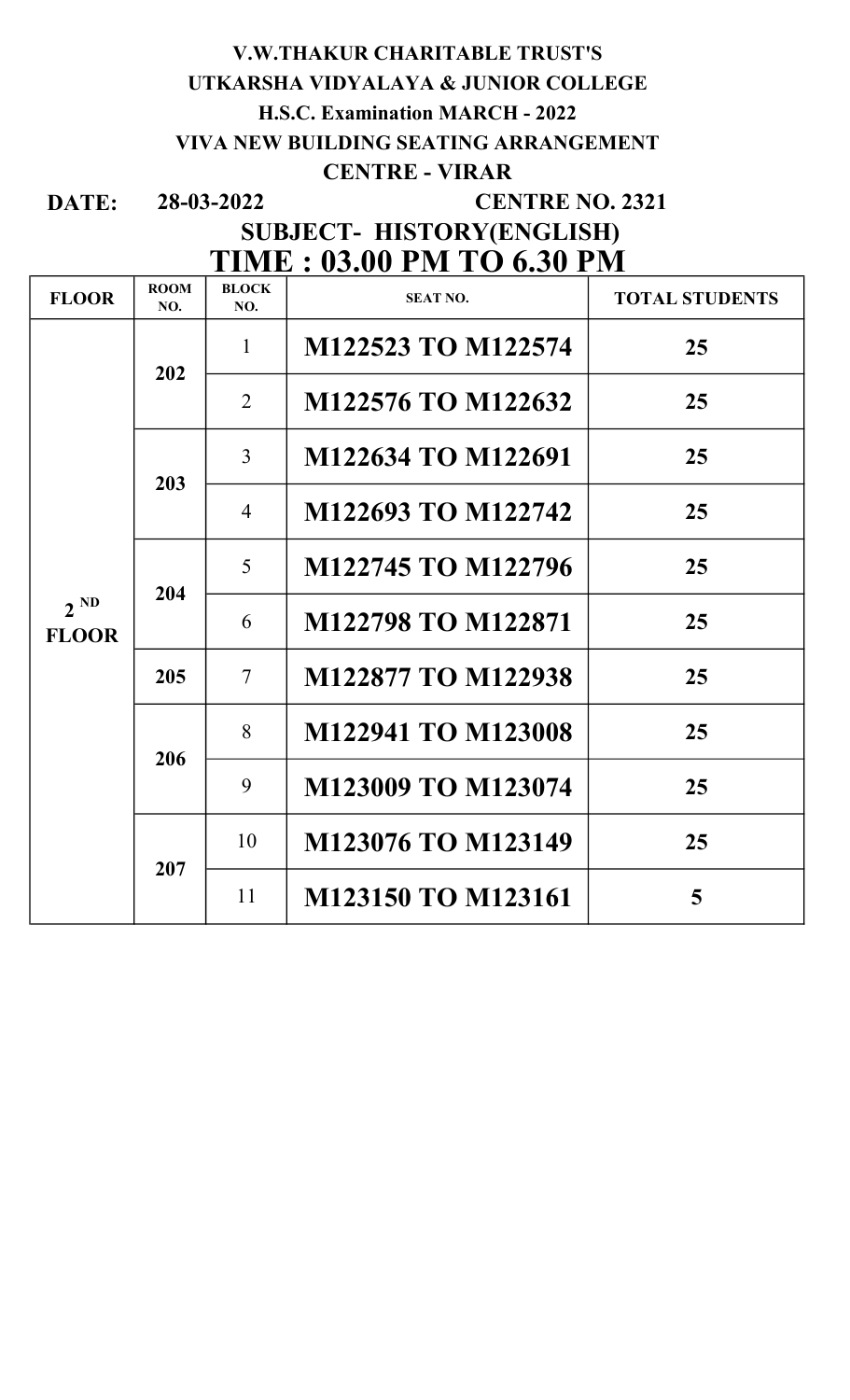# V.W.THAKUR CHARITABLE TRUST'S UTKARSHA VIDYALAYA & JUNIOR COLLEGE H.S.C. Examination MARCH - 2022 VIVA NEW BUILDING SEATING ARRANGEMENT CENTRE - VIRAR

DATE: 28-03-2022 SUBJECT- HISTORY(MARATHI) TIME : 03.00 PM TO 6.30 PM **CENTRE NO. 2321** 

| <b>FLOOR</b>        | <b>ROOM</b><br>NO. | <b>BLOCK</b><br>NO. | <b>SEAT NO.</b>    | <b>TOTAL</b><br><b>STUDE</b> |
|---------------------|--------------------|---------------------|--------------------|------------------------------|
| 2ND<br><b>FLOOR</b> | 208                | 12                  | M122524 TO M122583 | 25                           |
|                     |                    | 13                  | M122586 TO M122626 | 25                           |
|                     | 209                | 14                  | M122628 TO M122675 | 25                           |
|                     |                    | 15                  | M122677 TO M122731 | 25                           |
|                     | 210                | 16                  | M122732 TO M122771 | 25                           |
|                     |                    | 17                  | M122776 TO M122827 | 25                           |
|                     | 211                | 18                  | M122828 TO M122874 | 25                           |
|                     |                    | 19                  | M122875 TO M122926 | 25                           |